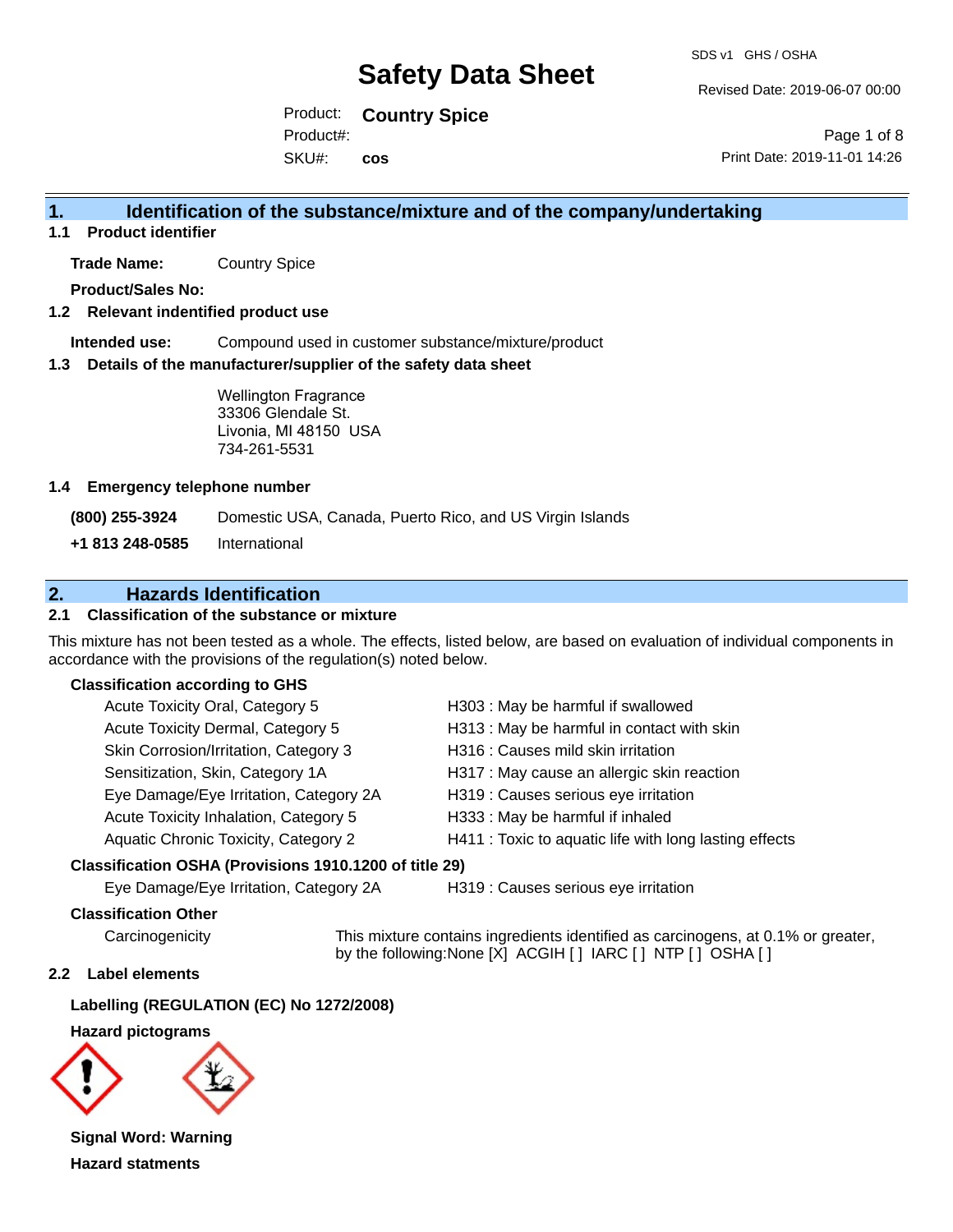#### SDS v1 GHS / OSHA

## **Safety Data Sheet**

Product: **Country Spice**  SKU#: Product#: **cos**

Page 2 of 8 Print Date: 2019-11-01 14:26

Revised Date: 2019-06-07 00:00

| H <sub>303</sub>                | May be harmful if swallowed                                                                                                      |
|---------------------------------|----------------------------------------------------------------------------------------------------------------------------------|
| H <sub>3</sub> 13               | May be harmful in contact with skin                                                                                              |
| H <sub>316</sub>                | Causes mild skin irritation                                                                                                      |
| H <sub>317</sub>                | May cause an allergic skin reaction                                                                                              |
| H319                            | Causes serious eye irritation                                                                                                    |
| H333                            | May be harmful if inhaled                                                                                                        |
| H411                            | Toxic to aquatic life with long lasting effects                                                                                  |
| <b>Precautionary Statements</b> |                                                                                                                                  |
| <b>Prevention:</b>              |                                                                                                                                  |
| P <sub>264</sub>                | Wash hands thoroughly after handling                                                                                             |
| P <sub>272</sub>                | Contaminated work clothing should not be allowed out of the workplace                                                            |
| P <sub>273</sub>                | Avoid release to the environment                                                                                                 |
| <b>Response:</b>                |                                                                                                                                  |
| $P302 + P352$                   | IF ON SKIN: Wash with soap and water                                                                                             |
| $P304 + P312$                   | IF INHALED: Call a POISON CENTER or doctor/physician if you feel unwell                                                          |
| P305 + P351 + P338              | IF IN EYES: Rinse cautiously with water for several minutes Remove contact lenses if<br>present and easy to do. continue rinsing |
| P312                            | Call a POISON CENTER or doctor/physician if you feel unwell                                                                      |
| $P333 + P313$                   | If skin irritation or a rash occurs: Get medical advice/attention                                                                |
| $P337 + P313$                   | If eye irritation persists: Get medical advice/attention                                                                         |
| P363                            | Wash contaminated clothing before reuse                                                                                          |
| P391                            | <b>Collect Spillage</b>                                                                                                          |
| 2.3<br><b>Other Hazards</b>     |                                                                                                                                  |

#### **no data available**

### **3. Composition/Information on Ingredients**

#### **3.1 Mixtures**

This product is a complex mixture of ingredients, which contains among others the following substance(s), presenting a health or environmental hazard within the meaning of the UN Globally Harmonized System of Classification and Labeling of Chemicals (GHS):

| CAS#<br>Ingredient         | EC#             | Conc.<br>Range | <b>GHS Classification</b>    |
|----------------------------|-----------------|----------------|------------------------------|
| 120-51-4                   | $204 - 402 - 9$ | $20 - 30 \%$   | H302; H313; H400; H411       |
| <b>Benzyl Benzoate</b>     |                 |                |                              |
| $97 - 53 - 0$              | 202-589-1       | $10 - 20%$     | H303; H316; H317; H319; H401 |
| Eugenol                    |                 |                |                              |
| $101 - 39 - 3$             | 202-938-8       | $10 - 20 %$    | H303; H317; H401             |
| alpha-Methylcinnamaldehyde |                 |                |                              |
| 68917-29-3                 | 284-638-7       | $5 - 10%$      | H <sub>304</sub>             |
| Clove leaf oil terpenes    |                 |                |                              |
| 104-54-1                   | 203-212-3       | $2 - 5%$       | H303; H317                   |
| Cinnamyl Alcohol           |                 |                |                              |
|                            |                 |                |                              |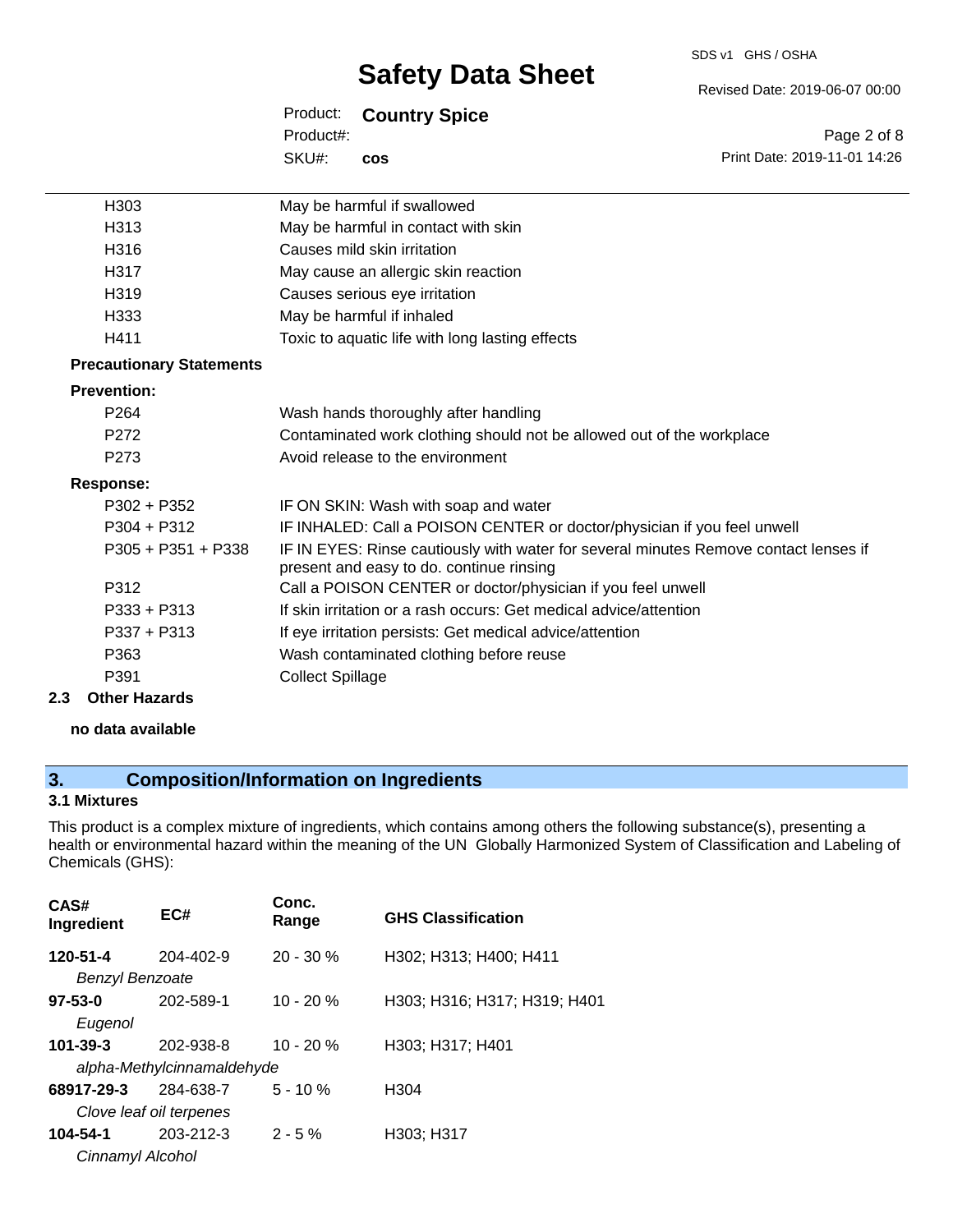Revised Date: 2019-06-07 00:00

### Product: **Country Spice**

Product#:

SKU#: **cos**

#### Page 3 of 8 Print Date: 2019-11-01 14:26

| CAS#<br>Ingredient                                       | EC#                                         | Conc.<br>Range | <b>GHS Classification</b>          |
|----------------------------------------------------------|---------------------------------------------|----------------|------------------------------------|
| $60 - 12 - 8$                                            | 200-456-2                                   | $2 - 5%$       | H302; H313; H316; H319             |
| phenethyl alcohol                                        |                                             |                |                                    |
| $93 - 16 - 3$                                            | 202-224-6                                   | $2 - 5%$       | H303; H317; H402                   |
|                                                          | Methyl isoeugenol (Isoeugenyl methyl ether) |                |                                    |
| 122-40-7                                                 | 204-541-5                                   | $2 - 5 \%$     | H303; H316; H317; H401; H411       |
| Amyl Cinnamal                                            |                                             |                |                                    |
| $91 - 64 - 5$                                            | 202-086-7                                   | $2 - 5%$       | H302; H317; H402                   |
| Coumarin                                                 |                                             |                |                                    |
| $121 - 33 - 5$                                           | 204-465-2                                   | $2 - 5%$       | H303; H319                         |
| vanillin                                                 |                                             |                |                                    |
| 140-11-4                                                 | 205-399-7                                   | $2 - 5%$       | H303; H401; H412                   |
| Benzyl acetate                                           |                                             |                |                                    |
| 104-55-2                                                 | 203-213-9                                   | $0.1 - 1.0 %$  | H303; H312; H315; H317; H319; H401 |
| Cinnamal                                                 |                                             |                |                                    |
| See Section 16 for full text of GHS classification codes |                                             |                |                                    |

See Section 16 for full text of GHS classification codes which where not shown in section 2

Total Hydrocarbon Content (%  $w/w$ ) = 0.04

| <b>First Aid Measures</b><br>4.                                                   |                                                                                                               |  |  |
|-----------------------------------------------------------------------------------|---------------------------------------------------------------------------------------------------------------|--|--|
| <b>Description of first aid measures</b><br>4.1                                   |                                                                                                               |  |  |
| Inhalation:                                                                       | Remove from exposure site to fresh air and keep at rest.<br>Obtain medical advice.                            |  |  |
| Eye Exposure:                                                                     | Flush immediately with water for at least 15 minutes.<br>Contact physician if symptoms persist.               |  |  |
| <b>Skin Exposure:</b>                                                             | Remove contaminated clothes. Wash thoroughly with water (and soap).<br>Contact physician if symptoms persist. |  |  |
| Ingestion:                                                                        | Rinse mouth with water and obtain medical advice.                                                             |  |  |
| Most important symptoms and effects, both acute and delayed<br>4.2                |                                                                                                               |  |  |
| <b>Symptoms:</b>                                                                  | no data available                                                                                             |  |  |
| Risks:                                                                            | Refer to Section 2.2 "Hazard Statements"                                                                      |  |  |
| Indication of any immediate medical attention and special treatment needed<br>4.3 |                                                                                                               |  |  |
| Treatment:<br>Refer to Section 2.2 "Response"                                     |                                                                                                               |  |  |
|                                                                                   |                                                                                                               |  |  |
| 5.<br><b>Fire-Fighting measures</b>                                               |                                                                                                               |  |  |
| <b>Extinguishing media</b><br>5.1                                                 |                                                                                                               |  |  |
| Suitable:                                                                         | Carbon dioxide (CO2), Dry chemical, Foam                                                                      |  |  |
| Unsuitable                                                                        | Do not use a direct water jet on burning material                                                             |  |  |
| Special hazards arising from the substance or mixture<br>5.2                      |                                                                                                               |  |  |
| <b>During fire fighting:</b>                                                      | Water may be ineffective                                                                                      |  |  |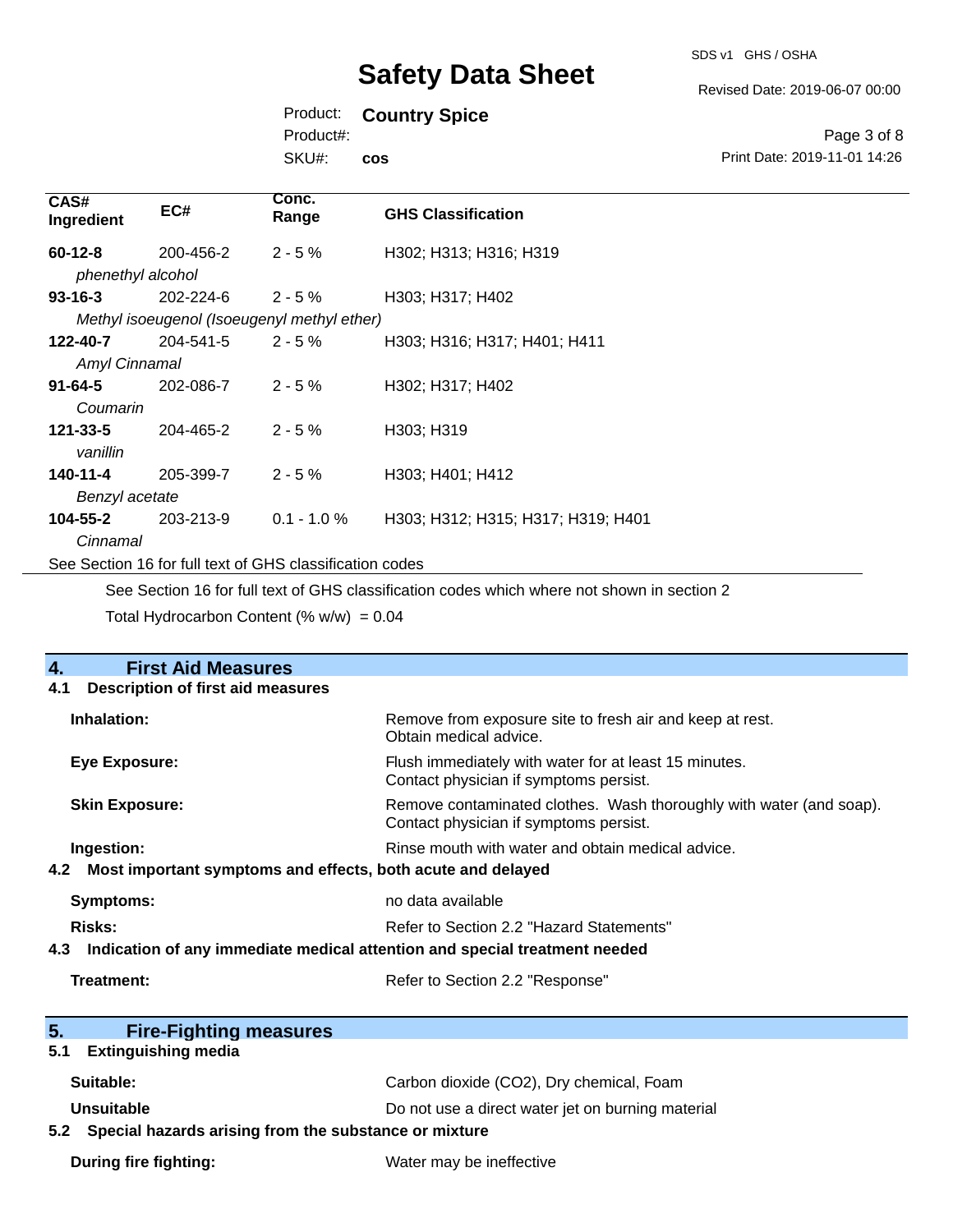Revised Date: 2019-06-07 00:00

Product: **Country Spice** 

SKU#: Product#: **cos**

Page 4 of 8 Print Date: 2019-11-01 14:26

**5.3 Advice for firefighters**

**Further information:** Standard procedure for chemical fires

#### **6. Accidental Release Measures**

#### **6.1 Personal precautions, protective equipment and emergency procedures**

Avoid inhalation and contact with skin and eyes. A self-contained breathing apparatus is recommended in case of a major spill.

#### **6.2 Environmental precautions**

Keep away from drains, soil, and surface and groundwater.

#### **6.3 Methods and materials for containment and cleaning up**

Clean up spillage promptly. Remove ignition sources. Provide adequate ventilation. Avoid excessive inhalation of vapors. Gross spillages should be contained by use of sand or inert powder and disposed of according to the local regulations.

#### **6.4 Reference to other sections**

Not Applicable

#### **7. Handling and Storage**

#### **7.1 Precautions for safe handling**

Apply according to good manufacturing and industrial hygiene practices with proper ventilation. Do not drink, eat or smoke while handling. Respect good personal hygiene.

#### **7.2 Conditions for safe storage, including any incompatibilities**

Store in a cool, dry and ventilated area away from heat sources and protected from light in tightly closed original container. Avoid uncoated metal container. Keep air contact to a minimum.

#### **7.3 Specific end uses**

No information available

#### **8. Exposure Controls/Personal Protection**

#### **8.1 Control parameters**

**Exposure Limits: Component** ACGIH TWA ppm STEL ppm TWA ppm STEL ppm ACGIH OSHA OSHA **140-11-4** *Benzyl acetate* 10

**Engineering Controls:** Use local exhaust as needed.

#### **8.2 Exposure controls - Personal protective equipment**

| Eye protection:                | Tightly sealed goggles, face shield, or safety glasses with brow guards and side shields, etc.<br>as may be appropriate for the exposure |
|--------------------------------|------------------------------------------------------------------------------------------------------------------------------------------|
| <b>Respiratory protection:</b> | Avoid excessive inhalation of concentrated vapors. Apply local ventilation where appropriate.                                            |
| <b>Skin protection:</b>        | Avoid Skin contact. Use chemically resistant gloves as needed.                                                                           |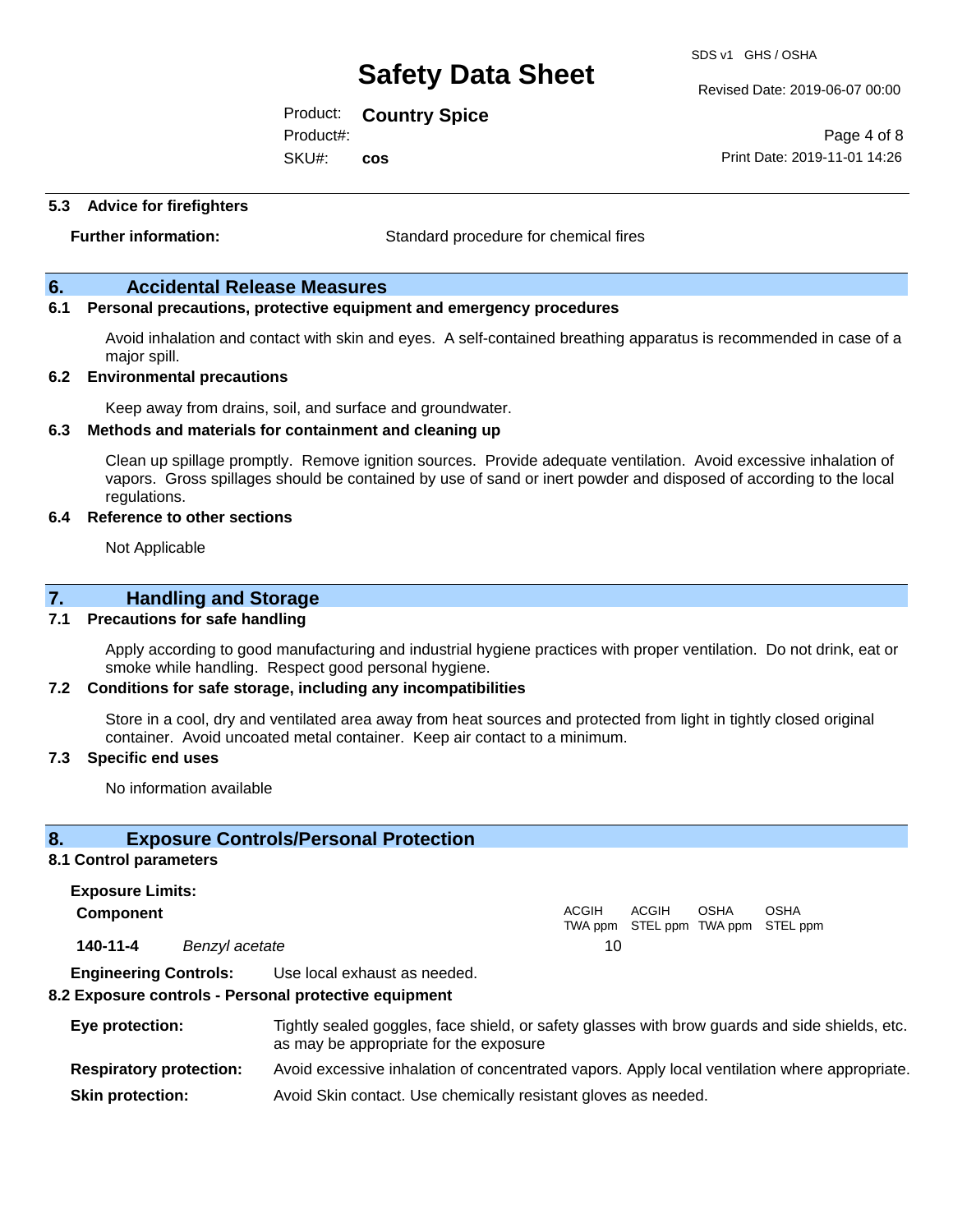Revised Date: 2019-06-07 00:00

Product: **Country Spice** 

SKU#: Product#: **cos**

Page 5 of 8 Print Date: 2019-11-01 14:26

## **9. Physical and Chemical Properties**

#### **9.1 Information on basic physical and chemical properties**

| Appearance:                  | Liquid                       |
|------------------------------|------------------------------|
| Odor:                        | Conforms to Standard         |
| Color:                       | Pale Yellow to Yellow (G2-5) |
| <b>Viscosity:</b>            | Liquid                       |
| <b>Freezing Point:</b>       | Not determined               |
| <b>Boiling Point:</b>        | Not determined               |
| <b>Melting Point:</b>        | Not determined               |
| <b>Flashpoint (CCCFP):</b>   | >200 F (93.33 C)             |
| <b>Auto flammability:</b>    | Not determined               |
| <b>Explosive Properties:</b> | None Expected                |
| <b>Oxidizing properties:</b> | None Expected                |
| Vapor Pressure (mmHg@20 C):  | 0.0106                       |
| %VOC:                        | 0.01                         |
| Specific Gravity @ 25 C:     | 1.0270                       |
| Density $@25C$ :             | 1.0240                       |
| Refractive Index @ 20 C:     | 1.5380                       |
| Soluble in:                  | Oil                          |

### **10. Stability and Reactivity**

| 10.1 Reactivity                         | None                                               |
|-----------------------------------------|----------------------------------------------------|
| <b>10.2 Chemical stability</b>          | Stable                                             |
| 10.3 Possibility of hazardous reactions | None known                                         |
| <b>10.4 Conditions to avoid</b>         | None known                                         |
| 10.5 Incompatible materials             | Strong oxidizing agents, strong acids, and alkalis |
| 10.6 Hazardous decomposition products   | None known                                         |

| 11. | <b>Toxicological Information</b>  |  |
|-----|-----------------------------------|--|
|     | <b>11.1 Toxicological Effects</b> |  |

Acute Toxicity Estimates (ATEs) based on the individual Ingredient Toxicity Data utilizing the "Additivity Formula"

| Acute toxicity - Oral - (Rat) mg/kg          | (LD50: 2145.5770) May be harmful if swallowed            |
|----------------------------------------------|----------------------------------------------------------|
| Acute toxicity - Dermal - (Rabbit) mg/kg     | (LD50: 2904.7522) May be harmful in contact with skin    |
| Acute toxicity - Inhalation - (Rat) mg/L/4hr | (LD50: 38.8035) May be harmful if inhaled                |
| <b>Skin corrosion / irritation</b>           | May be harmful if inhaled                                |
| Serious eye damage / irritation              | Causes serious eye irritation                            |
| <b>Respiratory sensitization</b>             | Not classified - the classification criteria are not met |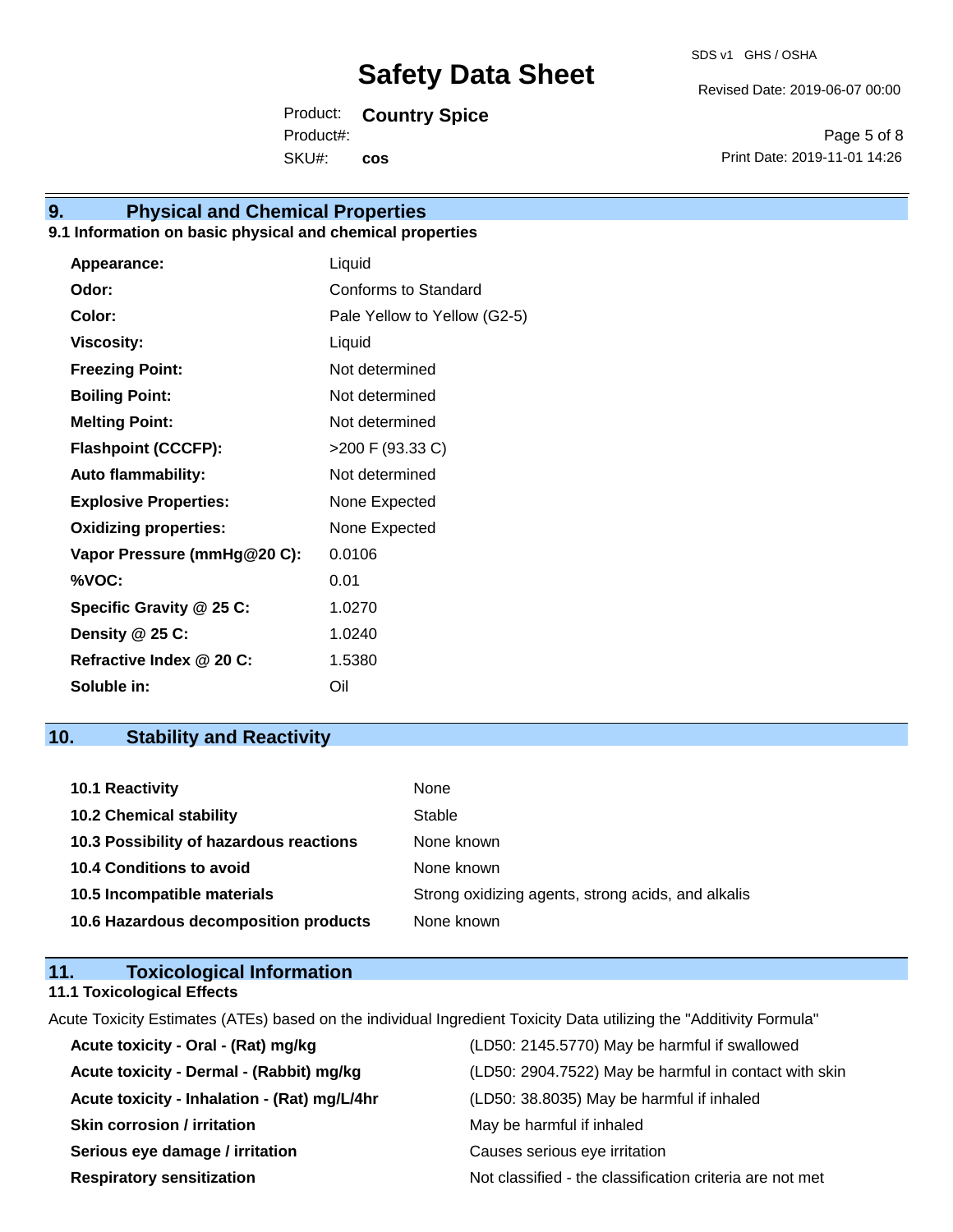SDS v1 GHS / OSHA

Revised Date: 2019-06-07 00:00

Product: **Country Spice**  SKU#: Product#: **cos**

Page 6 of 8 Print Date: 2019-11-01 14:26

| May cause an allergic skin reaction                      |
|----------------------------------------------------------|
| Not classified - the classification criteria are not met |
| Not classified - the classification criteria are not met |
| Not classified - the classification criteria are not met |
| Not classified - the classification criteria are not met |
| Not classified - the classification criteria are not met |
| Not classified - the classification criteria are not met |
|                                                          |

| <b>12.1 Toxicity</b>               |                                                          |  |  |
|------------------------------------|----------------------------------------------------------|--|--|
| <b>Acute acquatic toxicity</b>     | Not classified - the classification criteria are not met |  |  |
| <b>Chronic acquatic toxicity</b>   | Toxic to aquatic life with long lasting effects          |  |  |
| <b>Toxicity Data on soil</b>       | no data available                                        |  |  |
| <b>Toxicity on other organisms</b> | no data available                                        |  |  |
| 12.2 Persistence and degradability | no data available                                        |  |  |
| 12.3 Bioaccumulative potential     | no data available                                        |  |  |
| 12.4 Mobility in soil              | no data available                                        |  |  |
| 12.5 Other adverse effects         | no data available                                        |  |  |

### **13. Disposal Conditions**

**12. Ecological Information** 

#### **13.1 Waste treatment methods**

Do not allow product to reach sewage systems. Dispose of in accordance with all local and national regulations. Send to a licensed waste management company.The product should not be allowed to enter drains, water courses or the soil. Do not contaminate ponds, waterways or ditches with chemical or used container.

### **14. Transport Information**

| <b>Marine Pollutant</b>                                       | Yes. Ingredient of greatest environmental impact:<br>120-51-4 : (20 - 30 %) : Benzyl Benzoate |                                     |                   |                 |               |
|---------------------------------------------------------------|-----------------------------------------------------------------------------------------------|-------------------------------------|-------------------|-----------------|---------------|
| <b>Regulator</b>                                              |                                                                                               | <b>Class</b>                        | <b>Pack Group</b> | <b>Sub Risk</b> | UN-nr.        |
| U.S. DOT (Non-Bulk)                                           |                                                                                               | Not Regulated - Not Dangerous Goods |                   |                 |               |
| <b>Chemicals NOI</b>                                          |                                                                                               |                                     |                   |                 |               |
| <b>ADR/RID (International Road/Rail)</b>                      |                                                                                               |                                     |                   |                 |               |
| <b>Environmentally Hazardous</b><br>Substance, Liquid, n.o.s. |                                                                                               | 9                                   | Ш                 |                 | <b>UN3082</b> |
| <b>IATA (Air Cargo)</b>                                       |                                                                                               |                                     |                   |                 |               |
| <b>Environmentally Hazardous</b><br>Substance, Liquid, n.o.s. |                                                                                               | 9                                   | Ш                 |                 | UN3082        |
| IMDG (Sea)                                                    |                                                                                               |                                     |                   |                 |               |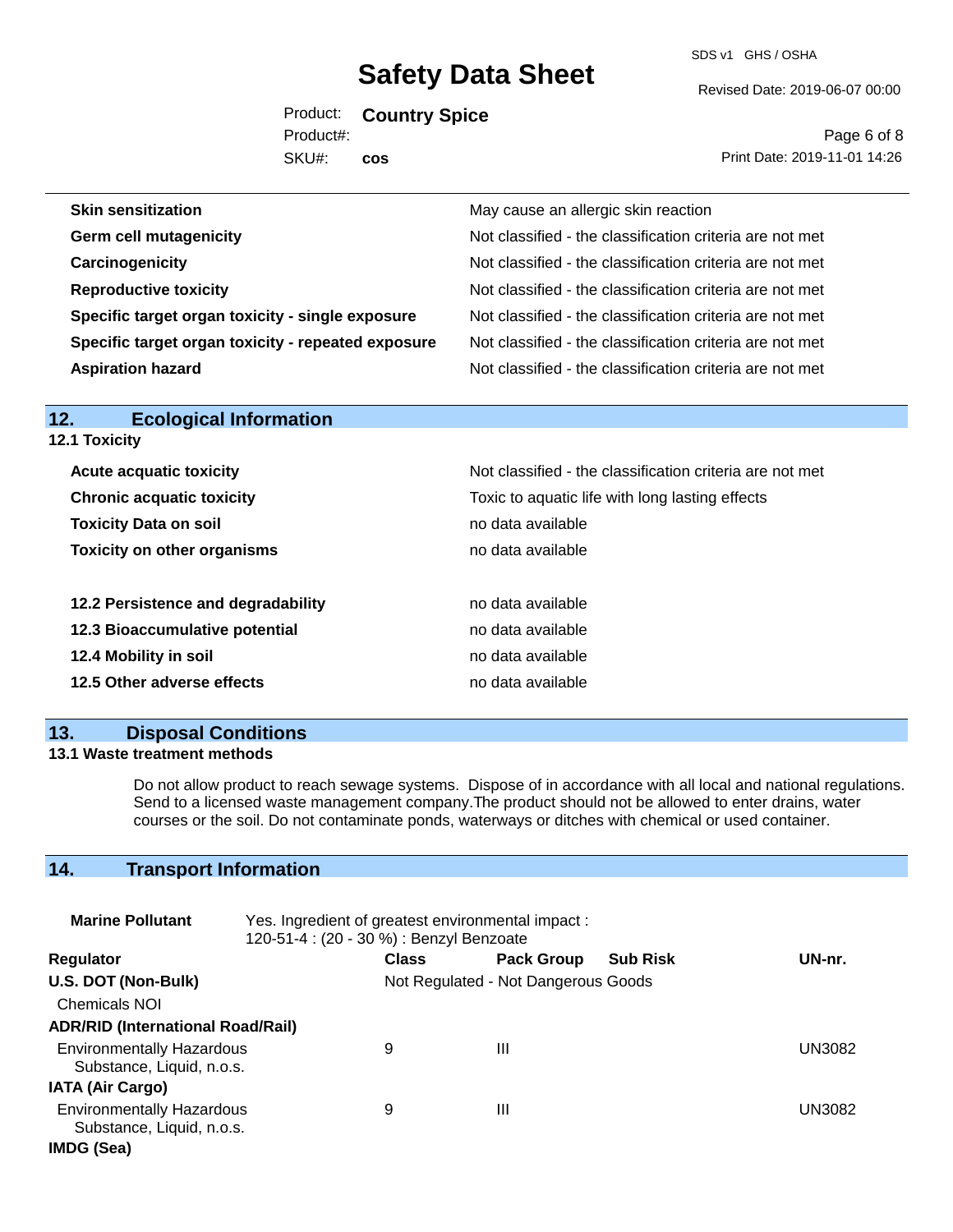#### Revised Date: 2019-06-07 00:00

#### Page 7 of 8 Print Date: 2019-11-01 14:26 Product: **Country Spice**  SKU#: Product#: **cos** Environmentally Hazardous Substance, Liquid, n.o.s. 9 III DIN 3082 **15. Regulatory Information U.S. Federal Regulations TSCA (Toxic Substance Control Act)** All components of the substance/mixture are listed or exempt **40 CFR(EPCRA, SARA, CERCLA and CAA)** This product contains NO components of concern. **U.S. State Regulations California Proposition 65 Warning** This product contains the following components: 94-59-7 93-15-2 202-345-4 0.01 - 0.1% Safrole (Natural Source) **Canadian Regulations** 202-223-0 0.01 - 0.1% Methyl Eugenol (Natural Source) **DSL DSL 100.00%** of the components are listed or exempt.

### **16. Other Information**

#### **GHS H-Statements referred to under section 3 and not listed in section 2**

| H302: Harmful if swallowed                               | H304 : May be fatal if swallowed and enters airways |  |  |
|----------------------------------------------------------|-----------------------------------------------------|--|--|
| H312 : Harmful in contact with skin                      | H315 : Causes skin irritation                       |  |  |
| H317 : May cause an allergic skin reaction               | H400 : Very Toxic to aquatic life                   |  |  |
| H401 : Toxic to aquatic life                             | H402 : Harmful to aquatic life                      |  |  |
| H412 : Harmful to aquatic life with long lasting effects |                                                     |  |  |
| <b>Total Fractional Values</b>                           |                                                     |  |  |
| (TFV) Risk                                               | (TFV) Risk                                          |  |  |
| (128.85) Acute Toxicity Inhalation, Category 5           | (18.20) Sensitization, Skin, Category 1B            |  |  |
| (10.21) Aquatic Chronic Toxicity, Category 3             | (2.51) Sensitization, Skin, Category 1A             |  |  |
| (2.46) Skin Corrosion/Irritation, Category 3             | (2.46) Eye Damage/Eye Irritation, Category 2A       |  |  |
| (2.33) Acute Toxicity Oral, Category 5                   | (1.72) Acute Toxicity Dermal, Category 5            |  |  |
| (1.08) Aquatic Chronic Toxicity, Category 4              | (1.01) Aquatic Chronic Toxicity, Category 2         |  |  |

#### Remarks

This safety data sheet is based on the properties of the material known to Wellington Fragrance at the time the data sheet was issued. The safety data sheet is intended to provide information for a health and safety assessment of the material and the circumstances, under which it is packaged, stored or applied in the workplace. For such a safety assessment Wellington Fragrance holds no responsibility. This document is not intended for quality assurance purposes.